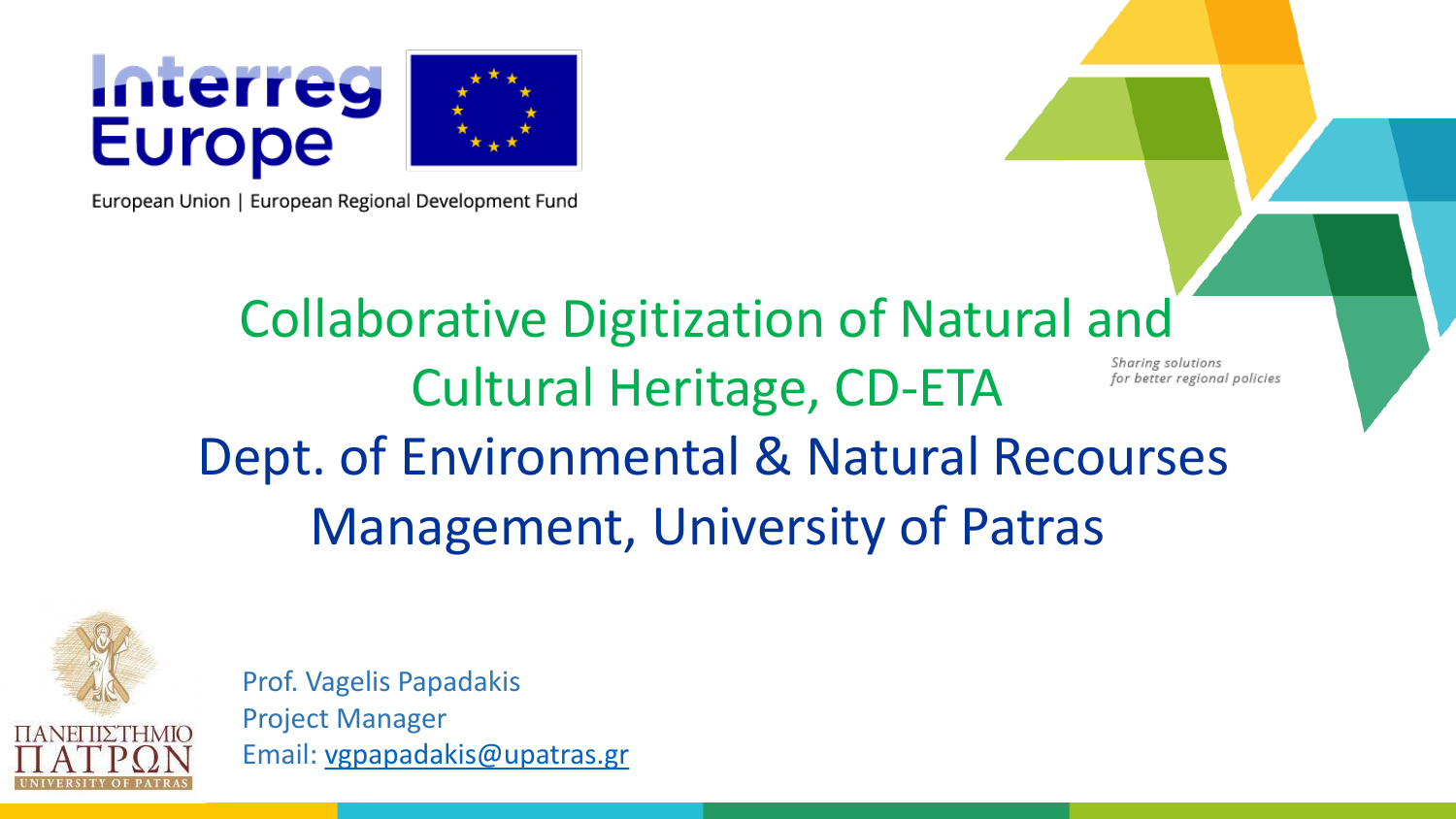

### **University of Patras Dept. of Environmental and Natural Recourses Management**

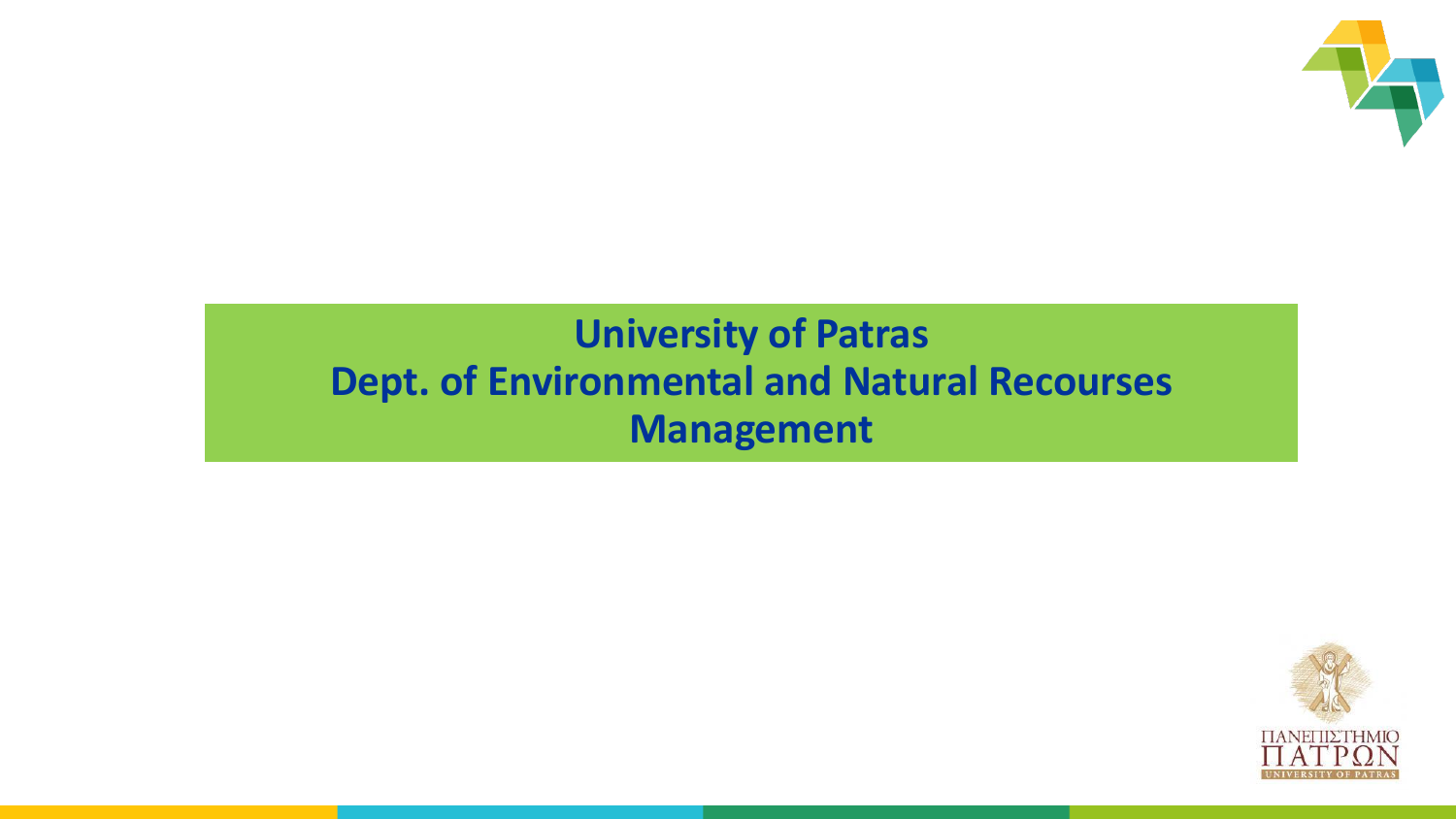

### **University of Patras** www.upatras.gr

The University is a two-city campus, situated in both Patras and Agrinion. The campus in Patras is located in the suburb of Rion. It is a self-contained campus located at the foot of mount Panachaico with a view over the Gulf of Corinth and the mountains of Central Greece across the water.







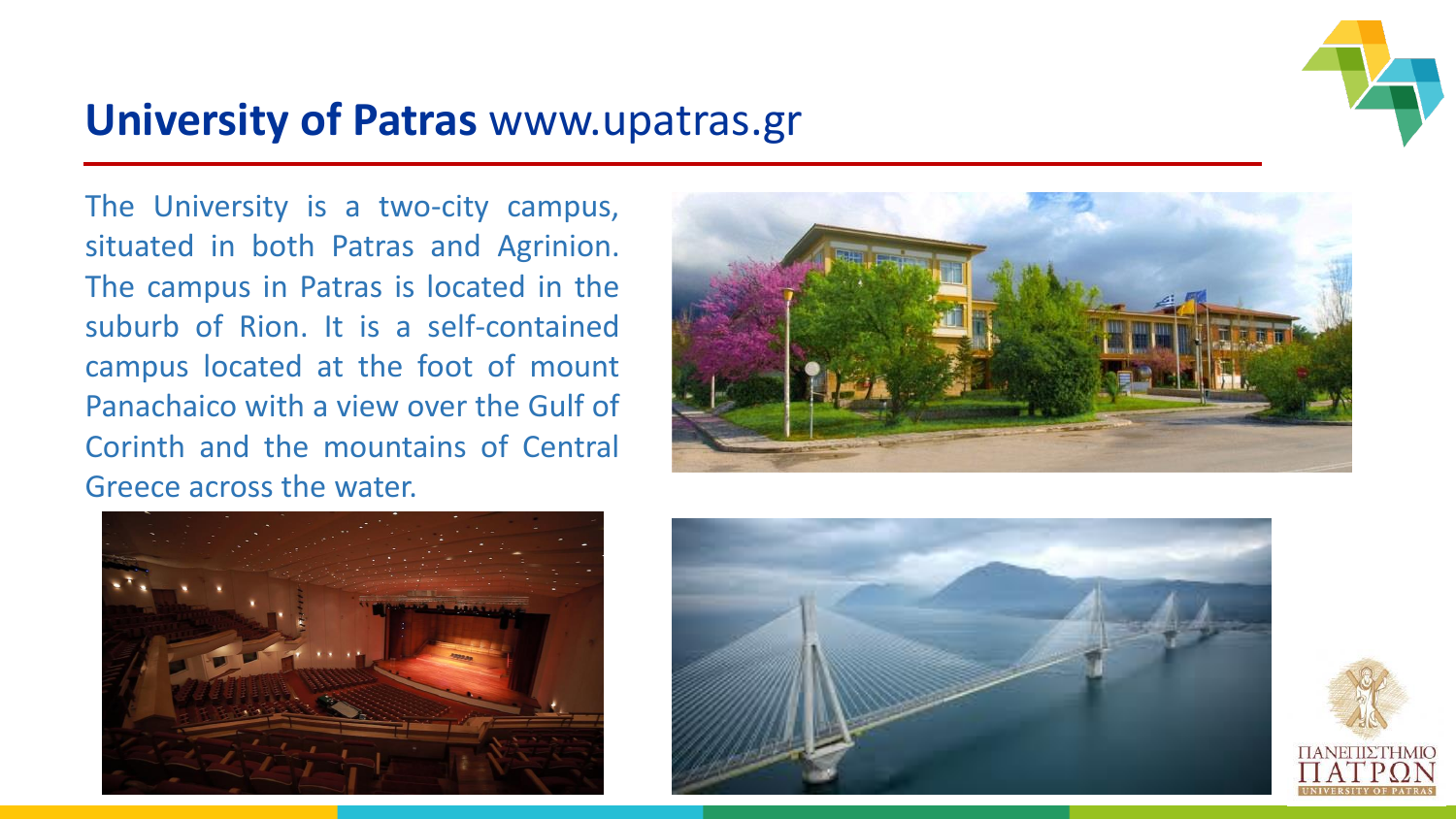## **University of Patras**



The University of Patras was founded in the city of Patras on 1964 as a selfadministered Academic Institution under the supervision of the Greek Government. The University was established primarily with the intention to concentrate on *science, technology, economics, business administration and social sciences.* Presently, the University of Patras remains *one of the best well known Universities in Greece* with an excellent reputation amongst the International and European Scientific Community, which justifies the vision and mission for the establishment of the University of Patras.

The University consists **of five Schools**, **twenty-four Departments** with Undergraduate Study Programs leading to a specific Degree. Furthermore, the University of Patras offers thirty four of Postgraduate Study Programs

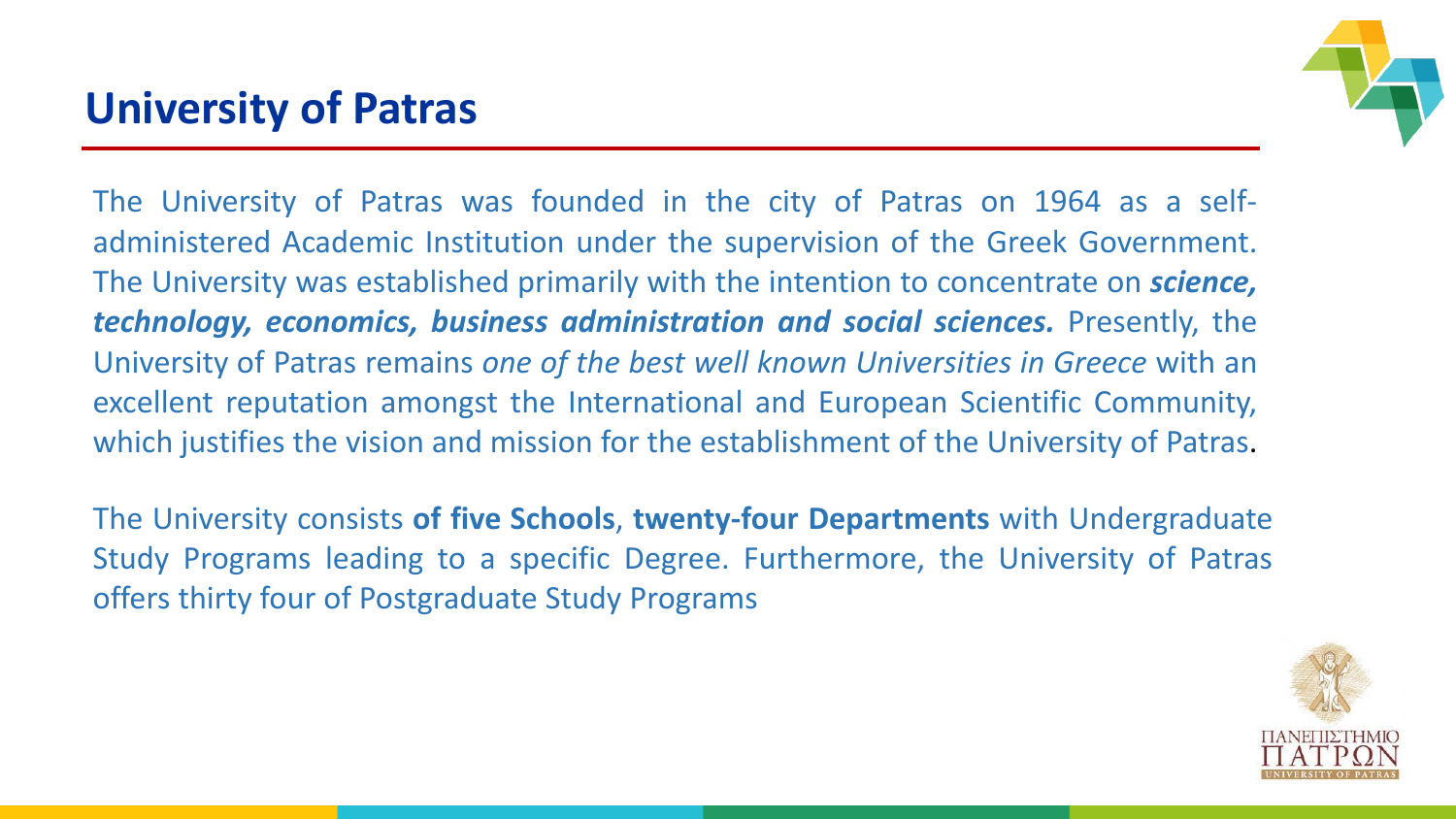# **Dept. of Environmental and Natural Recourses Management** www.env.upatras.gr

The Department of Environmental and Natural Resources Management was founded in 1998 (Agrinio city). The Department currently has **22 faculty members,** who supervise the research of about 45 postgraduate students and about 8 postdoctoral workers with an annual output of more than 50 refereed publications in international journals.



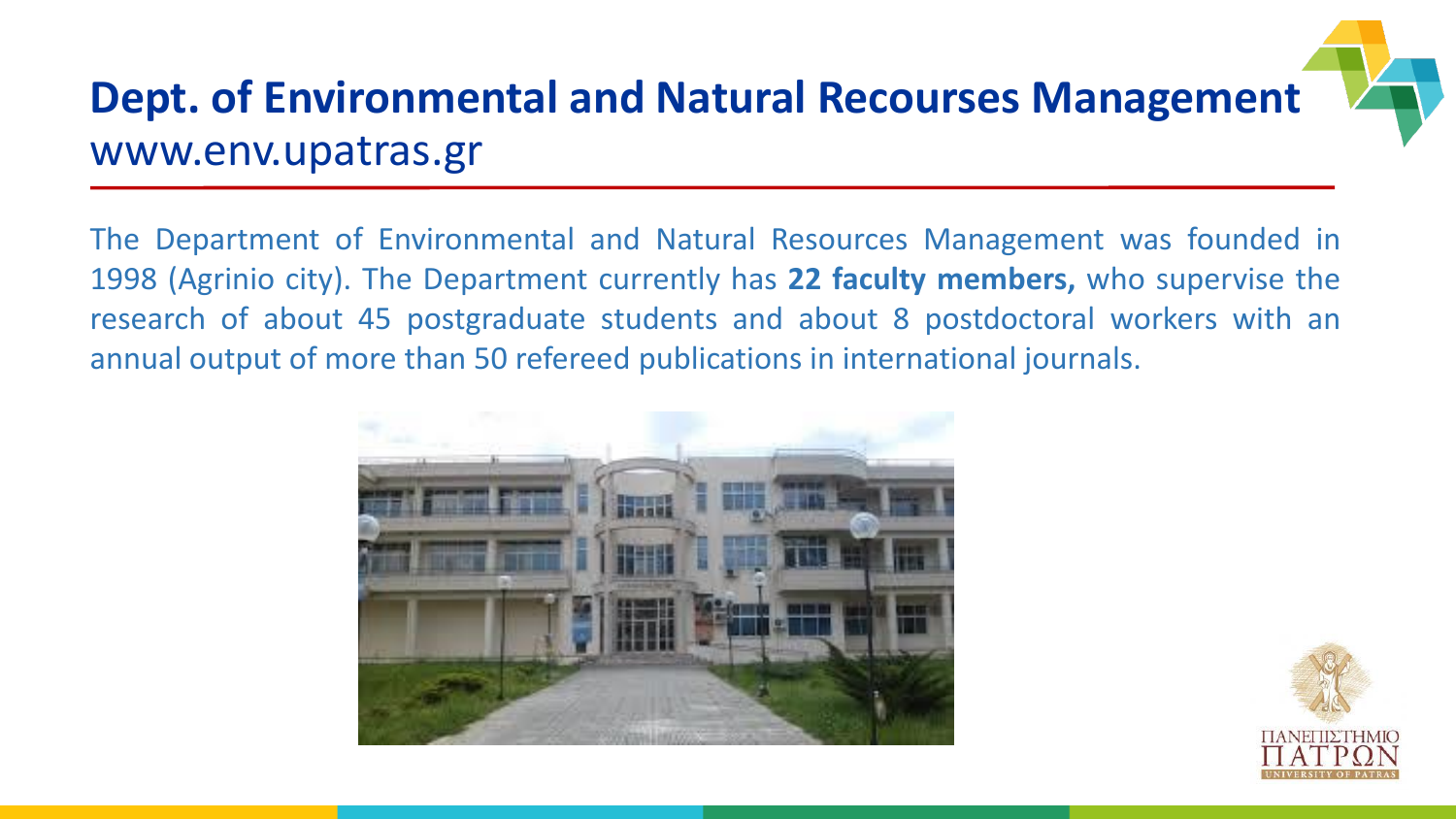# **Dept. of Environmental and Natural Recourses Management**

The aim of the Dept. is the **promotion of environmental science**, with particular emphasis on **management of the environment and natural resources**, the training of scientists capable of studying, to investigate (and applied academic teaching and research), to understand and to **apply modern methods to improve the protection and management of natural and man-made environment** and knowledge of **use of modern technologies** for addressing environmental problems.

UPatras, based on its *previous experience* and its *close collaboration with the regional authorities,* can guarantee the involvement of the responsible regional authority of the policy instrument. UPatras influences policies related to issues like research & innovation and can make recommendations for strategic fields which will promote the smart specialization of RWG.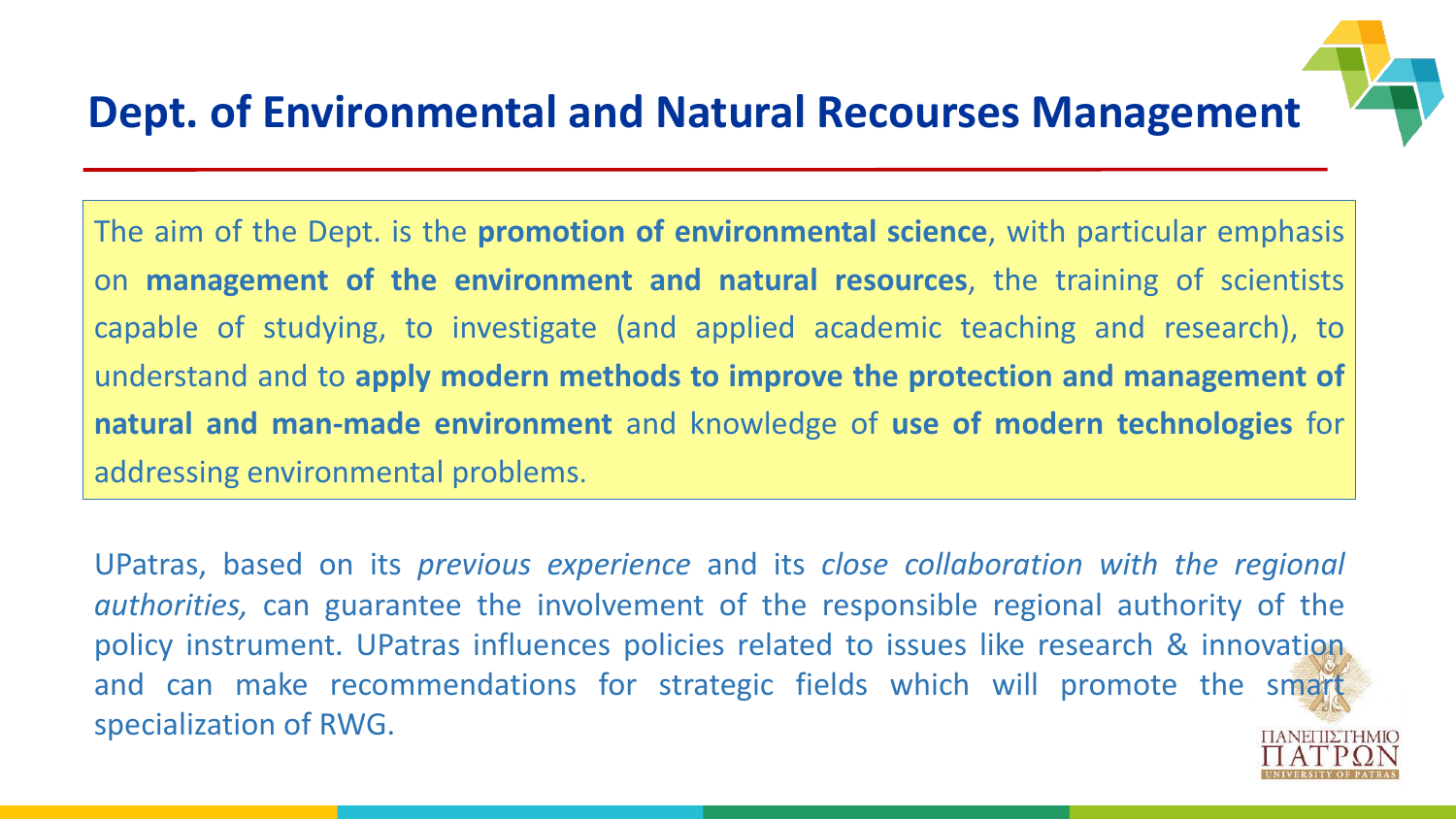

# **Dept. of Environmental and Natural Recourses Management**

#### **The Research Team**

The research team of project CD-ETA consists of experienced personnel in the design and implementation of EU funded projects with relevant background in cultural sector, IT and digitization technologies, economics, structure of Action Plans and policy recommendations towards the regional decision making organizations.

The Dept. is dealing with the application of modern technologies, in order to improve the protection and management of natural environment. This project gives the opportunity to the research team to gain experiences and knowledge and learn from the well developed regions in terms of digitization of heritage.

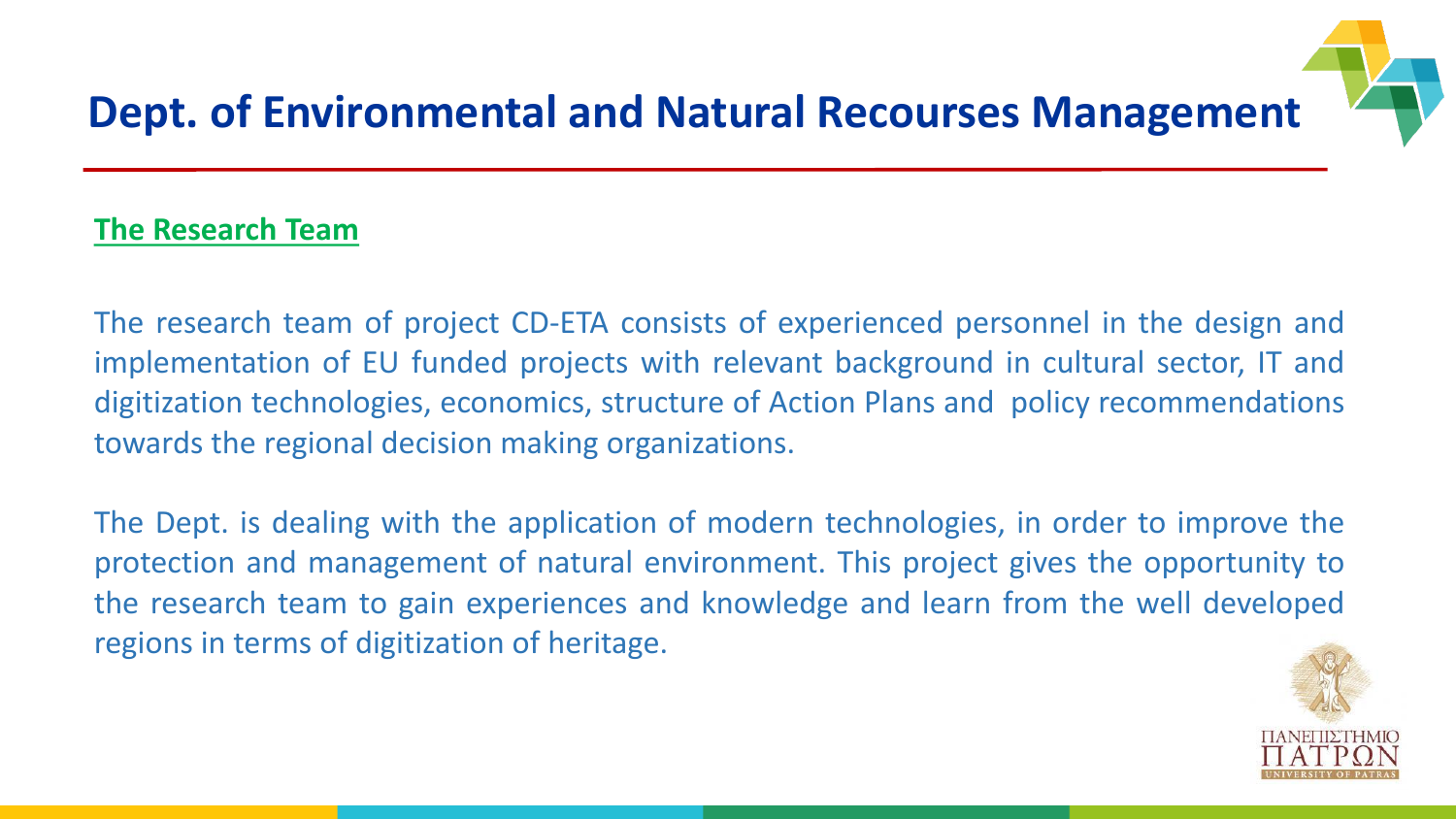

# **Region of Western Greece**

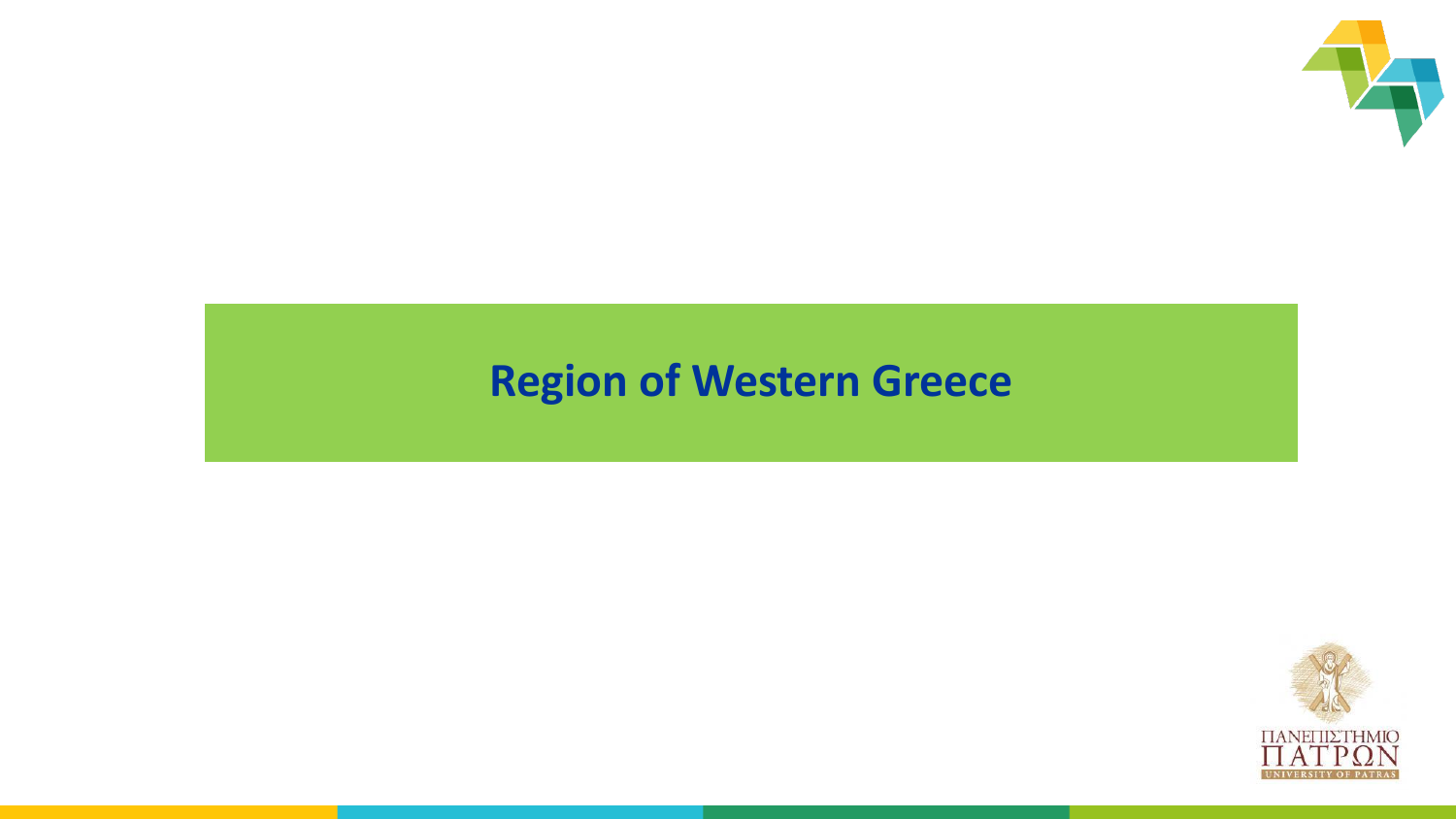### **Region of Western Greece**



- Western Greece is one of the thirteen regions of Greece. It comprises the western part of continental Greece and the northwestern part of the Peloponnese.
- Main economic activities include **agriculture** and **tourism services**.
- Western Greece is quickly becoming one of the **top tourism destinations in Greece.** The emergence of new hotel units and new investments in the area have strengthened the local economy and are currently changing the overall profile of economic activity.
- As in many other Regions of Greece, production of wine and olive oil is significant. Dairy products are also important to the local economy as well as fish farming, unique to the area and a traditional source of income.

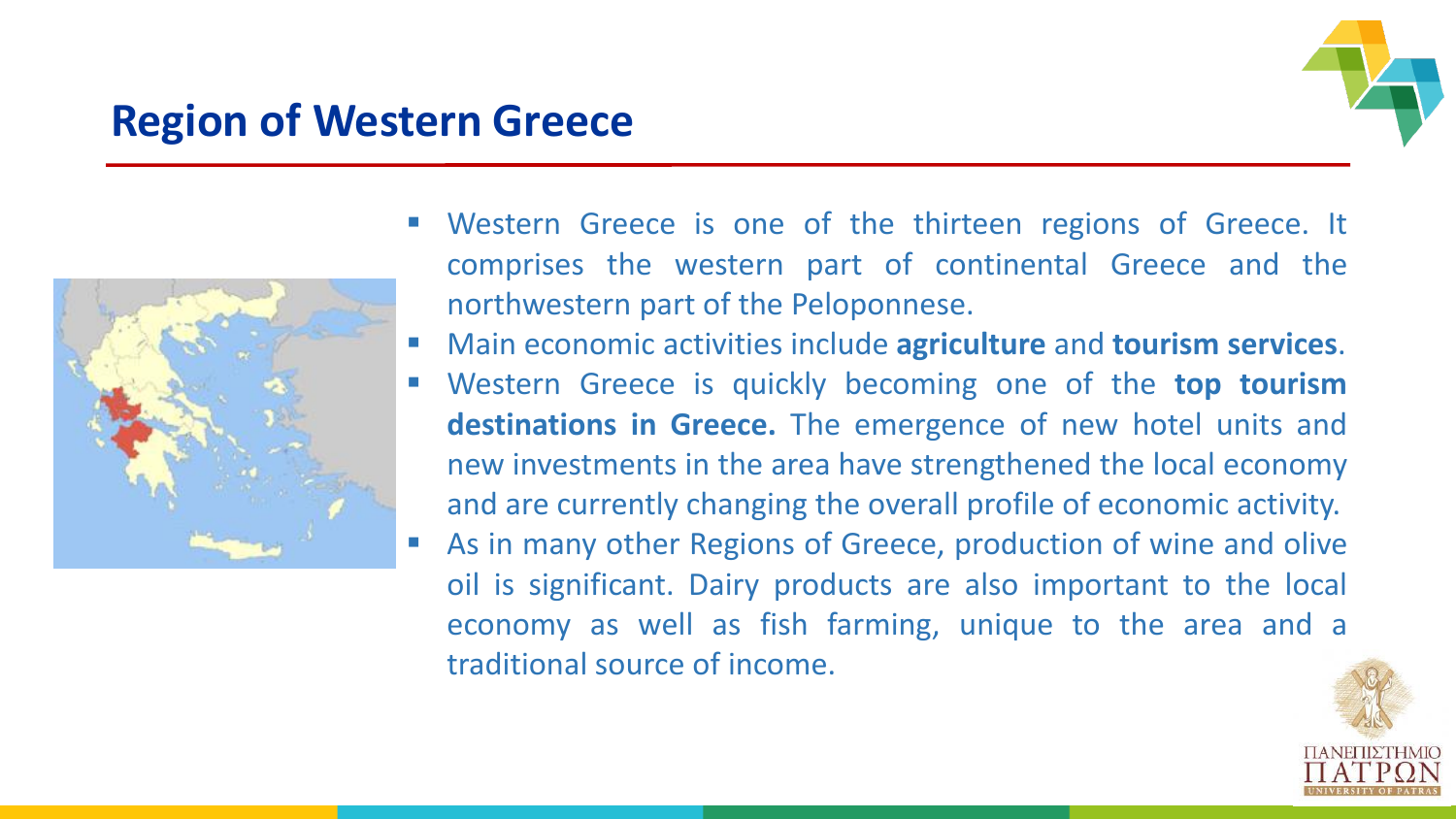

### **Region of Western Greece**

| <b>Dominant Sectors</b> |  |  |
|-------------------------|--|--|
|                         |  |  |

| <b>Area</b>              | 11.350 km <sup>2</sup> , covering 8,6 % of the<br>total country area. |  |
|--------------------------|-----------------------------------------------------------------------|--|
| <b>Population</b>        | 679.796 people, accounting of<br>6,3% of the country total            |  |
| <b>GDP</b>               | 4,6% of the national GDP                                              |  |
| <b>Unemployment rate</b> | 28% (2015)                                                            |  |

#### **Tourism**

**Renewable Energy Sources**

**ICT and Life Science**

**Food and Beverage**

#### **Waste Management**

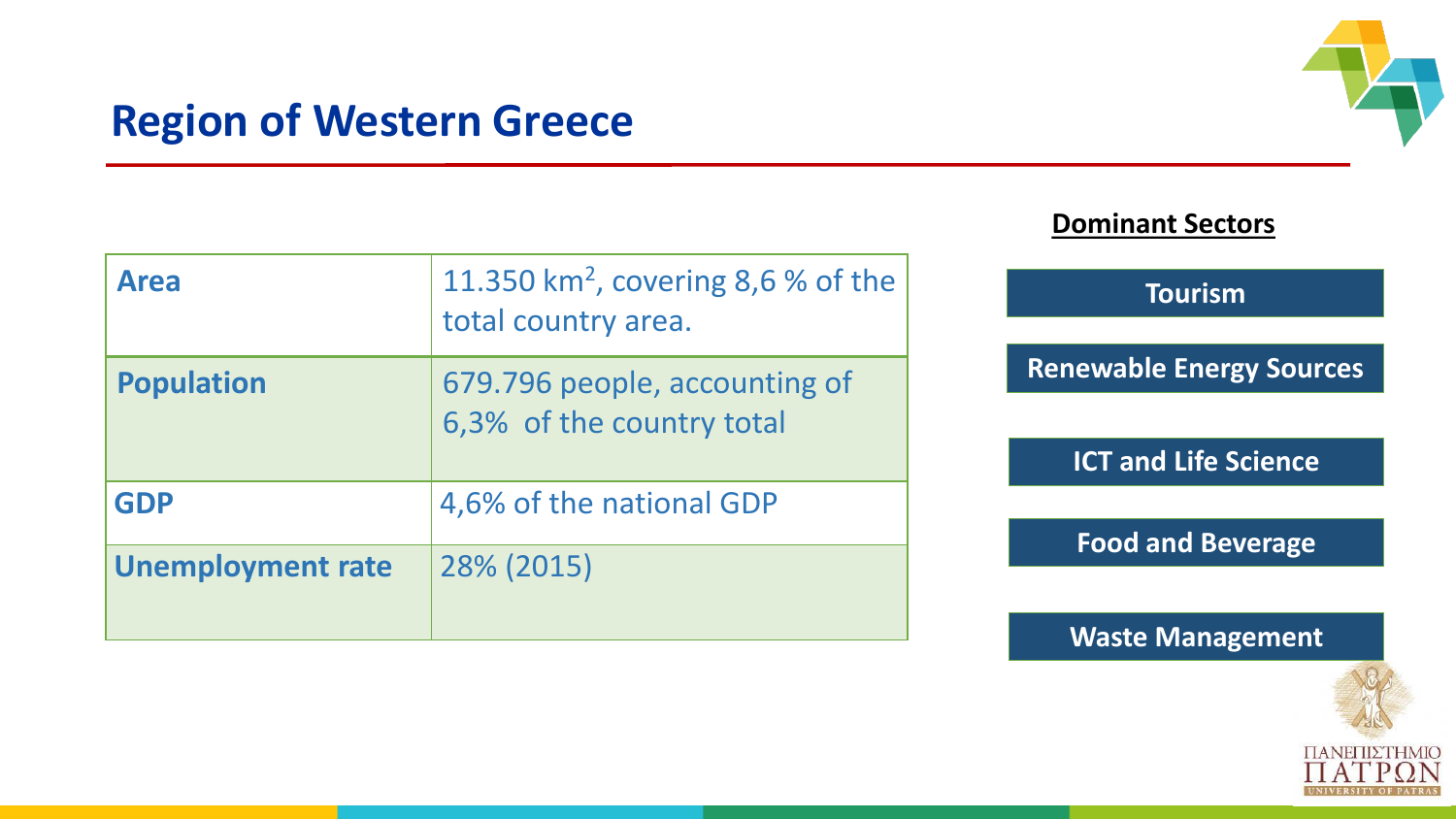

The Region of Western Greece is privileged in terms of the natural environment. The region accommodates many, various and significantly sensitive ecosystems. It is characteristic, that from the eleven wetlands of international importance that exist in Greece and which have also joined in the Ramsar agreement\*, the three are located in Western Greece Region. Furthermore, the Region is characterized by the existence of protected aesthetic forests and monuments and vital places of great natural beauty.

### **Natural and cultural Landmarks**

- A Region of unspoilt natural beauty: **11 Ramsar areas and protected areas** like Mesolonghi lagoon, Amvrakikos Bay, Kotichi Bay, Echinades Islands complex.
- **Unique archaeological sites and historic places** of great importance: Olympia: The birthplace of the Olympic Games, Temple of Epicurean Apollo, Mesollonghi: The sacred town of the Greek War for Independence

*\*The Ramsar Convention is an international treaty for the conservation and sustainable use of wetlands (www.ramsar.org)*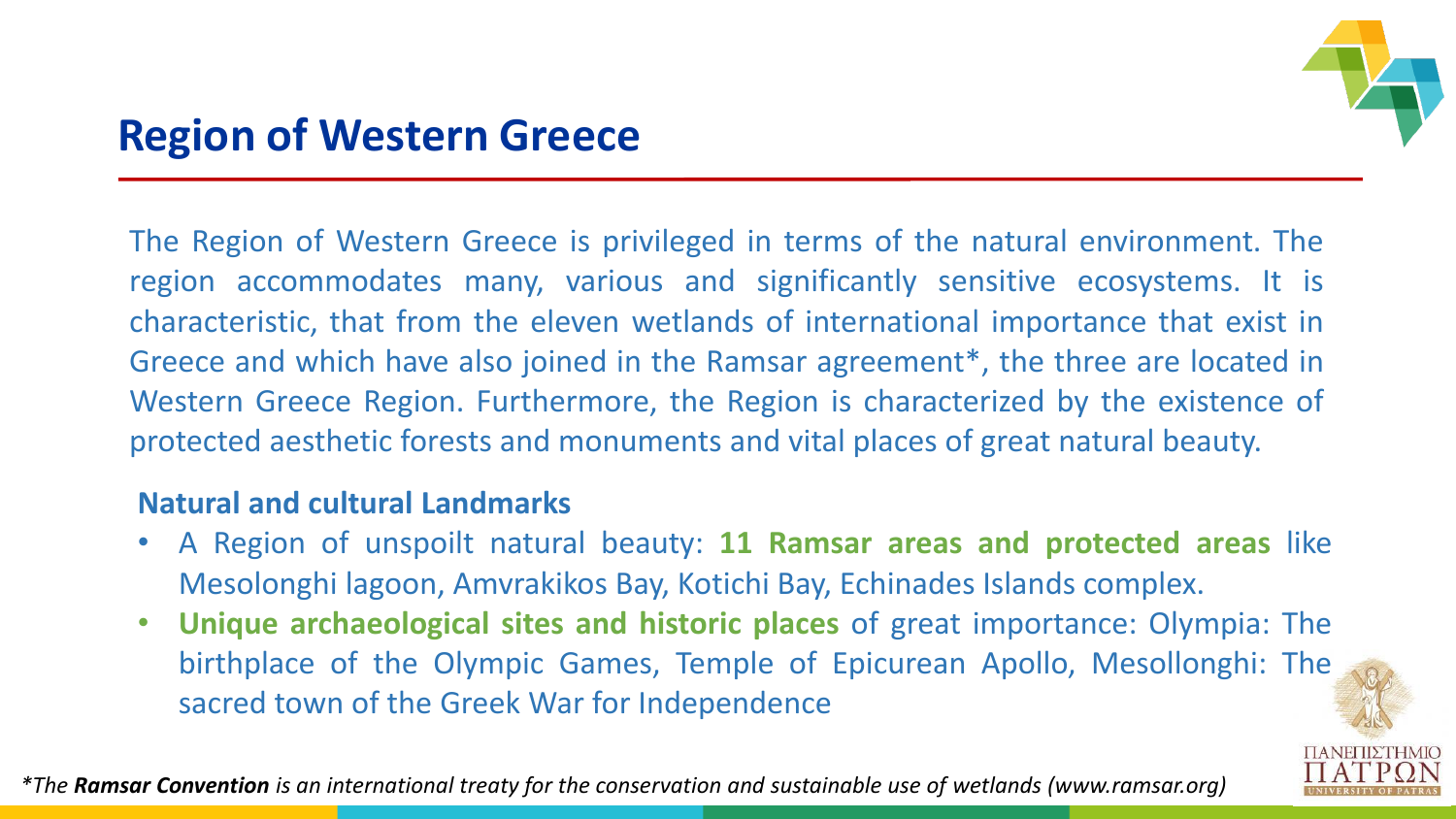### **Region of Western Greece Major natural & cultural attractions**





Kalavrita ski resort , Winelands of Achaia, Rio Casino, Patras Carnival, the Archaeological Museum of Patras, Voraikos Gorge, Monastery of Agia Lavra, the Wall of Dymaeans ‐Prehistoric Acropolis



Olympia Archaeological Site Ancient Ilida, Temple of Aphrodite, Temple of Epicurean Apollo, Ancient stadium of Olympia, Temple of Zeus at Olympia, 5 Museums, Kaiafas Thermal Spa, Lagoon of Kotychi, Strofilia Forest

**Ilia**



Cyclopes Cave , The Great Kleisoura Gorge, Lakes reflecting beauty, Voulkania Lake, Trichonis Lake, Lagoon of Messolonghi, Byzantine Castles, Monasteries

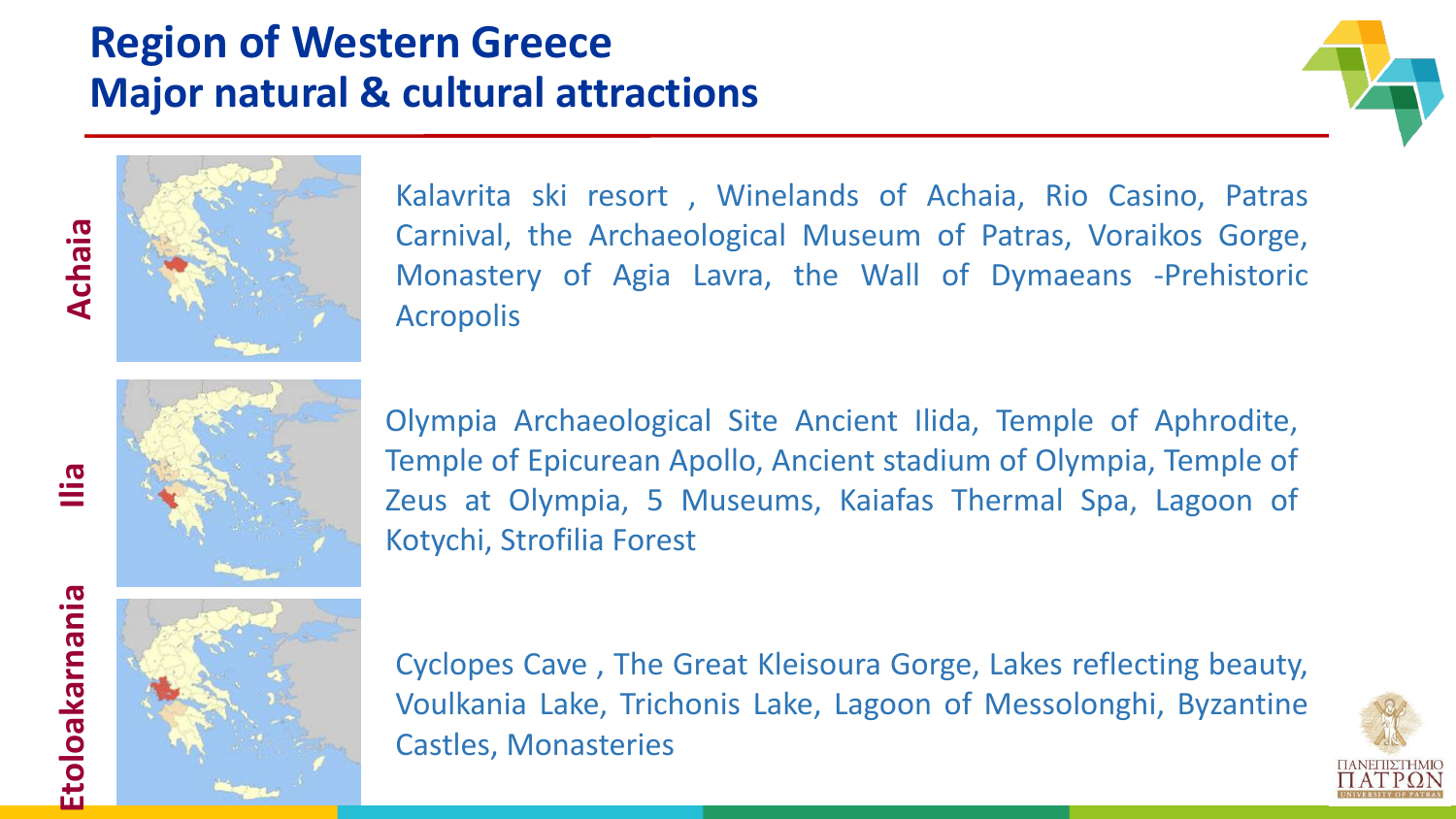

# **Policy Tool**

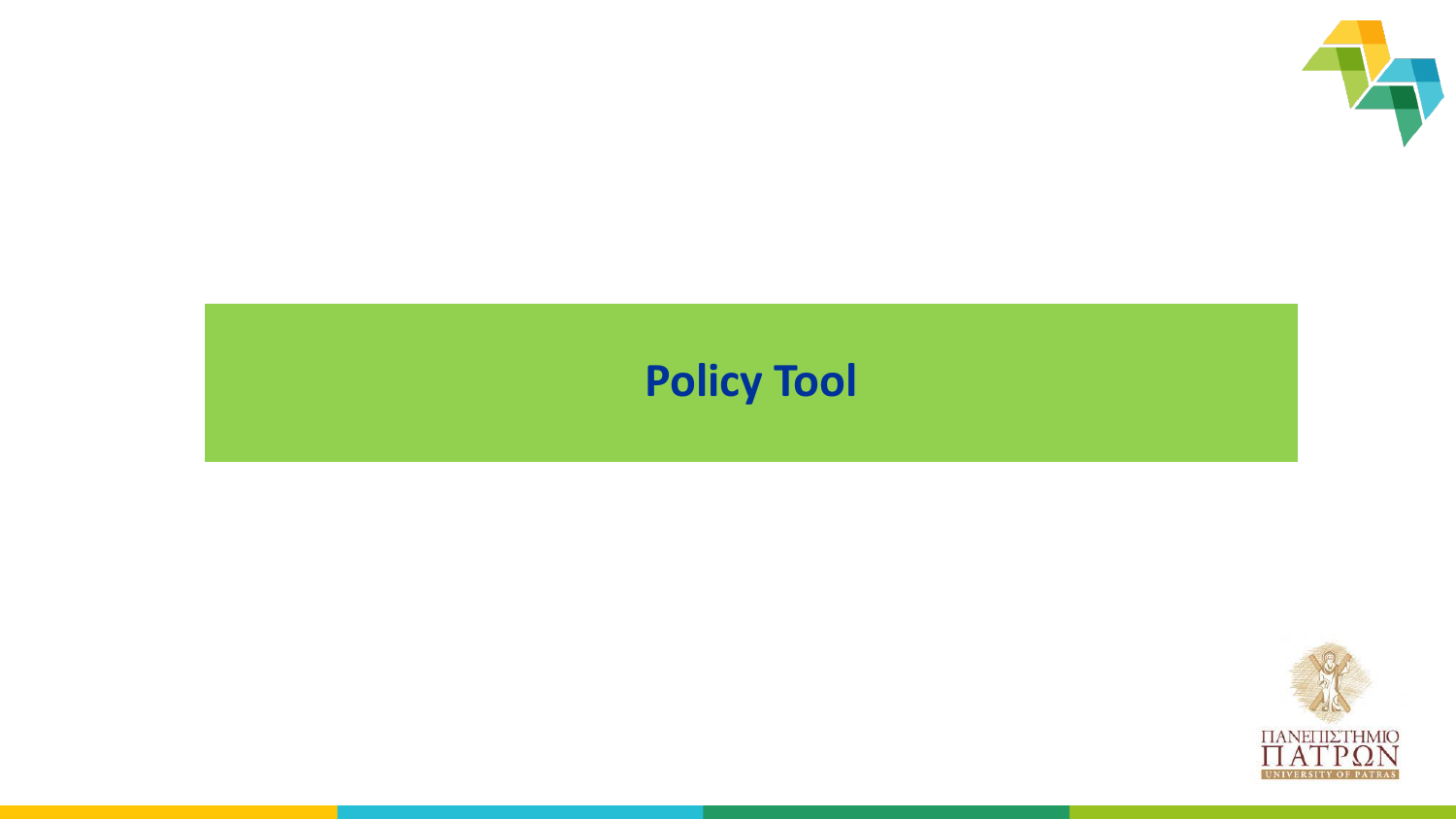

# **Regional Operational Programme (ROP) 2014-2020: Investments in Growth and Jobs, Western Greece**

ROP's ambition is to achieve Europe 2020 targets for smart, sustainable & inclusive growth. Strategic Objectives:

- $\checkmark$  Strengthen regional competitiveness by developing innovation and ICT
- $\checkmark$  Protect the environment and sustainable development
- $\checkmark$  Enhance Transport Infrastructure
- $\checkmark$  Enhance educational, health and welfare infrastructure
- $\checkmark$  Human Resources Development, Social inclusion & fight discrimination

**Main concern**: protection of natural environment, maintenance of particular environmental & aesthetic value areas & exploitation of the rich natural & cultural resources of the area

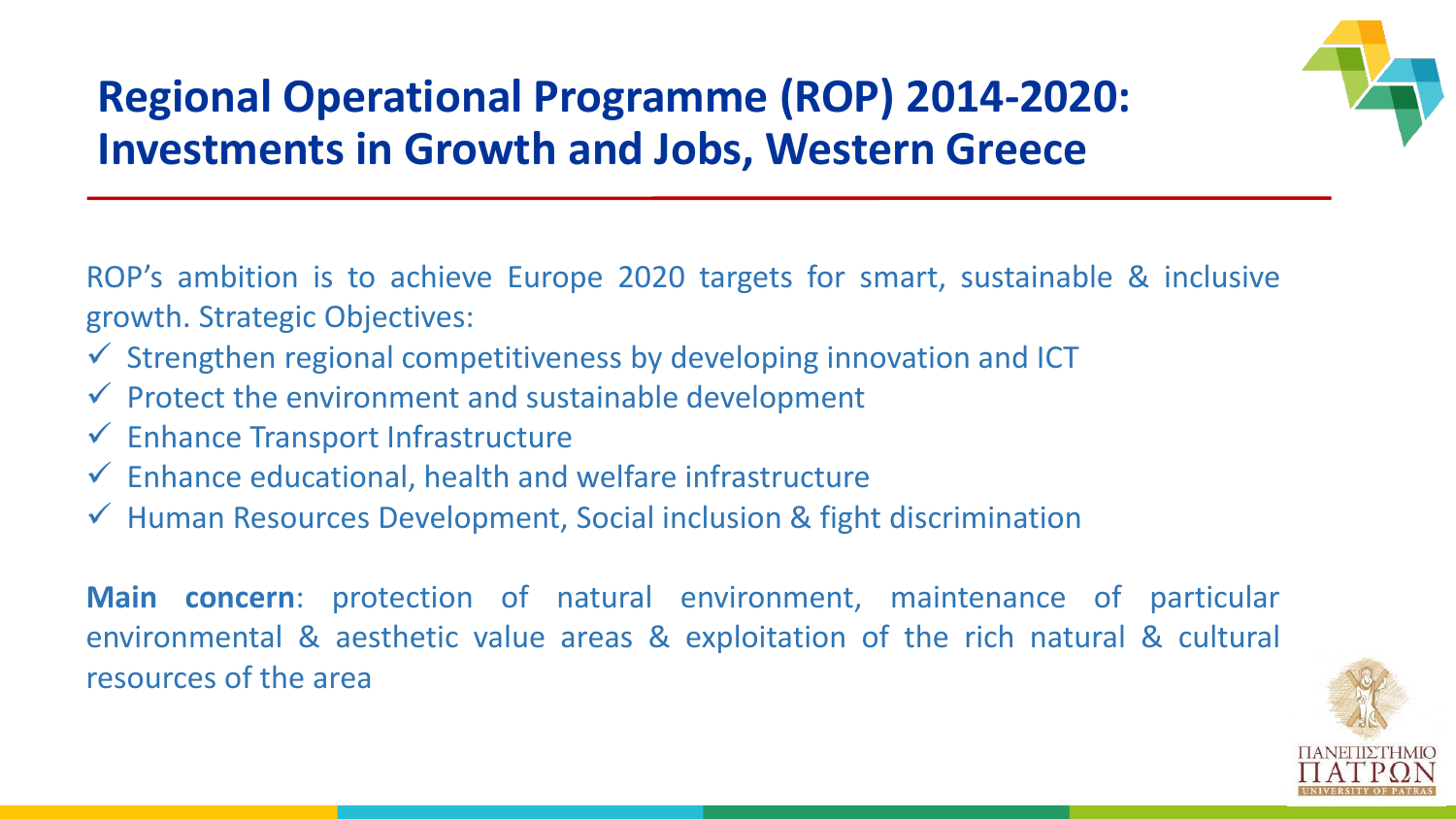

# **Regional Operational Programme (ROP) 2014-2020: Investments in Growth and Jobs, Western Greece**

**Thematic Objective 6**: "**Preservation and protection of environment and promotion of resources efficiency"**

Particular emphasis: transformation of the tourism product through the upgrading of culture, which is a priority area of the regional smart specialization strategy. Tourism in conjunction with the culture can, with appropriate adjustments, perform as a driving force of the economy of Western Greece.

It provides great opportunities for *implementing integrated systems of combined technologies and allows the development of specialized activities based on knowledge*. Tourism requires a special kind of policy for innovation, which supports the ability to **generate knowledge and added value** in an industry that does not create the technology, but uses it.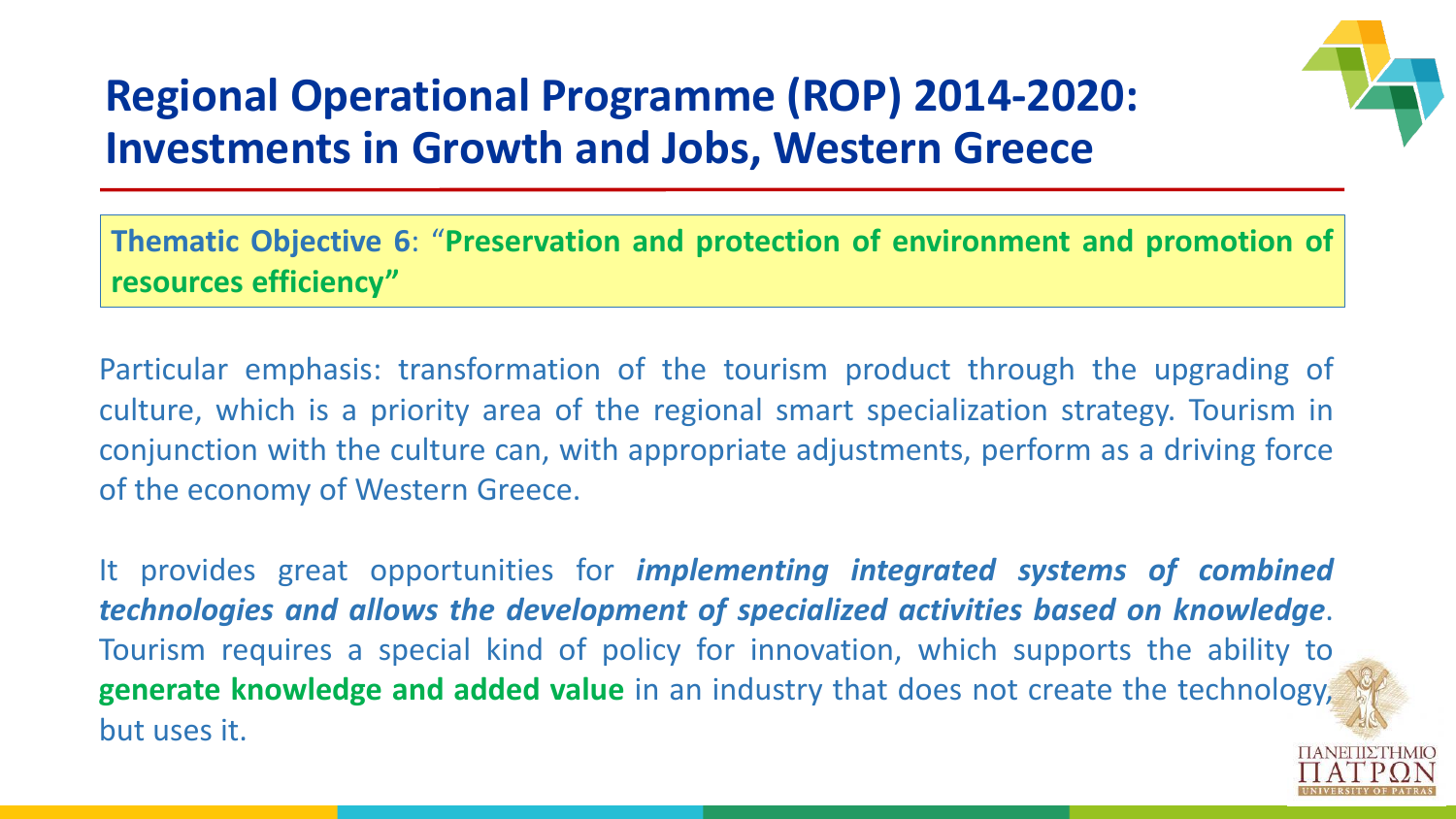# **Regional Operational Programme (ROP) 2014-2020: Investments in Growth and Jobs, Western Greece**



Even though special attention has been given to the field of preservation of natural (including NATURA 2000 network) and cultural heritage, **the adaption of digitalization policies needs further improvement**, as it will guarantee its preservation and the development of the tourism product deriving from the cultural heritage.

Recently (December 2015), within the frames of the Regional Smart Specialization Strategy of Western Greece, representatives from the decision making authorities of the area organized the **entrepreneurial discovery process** for innovative applications and technologies in the sectors n culture and tourism and decided to proceed to *digitization applications in landmarks on natural and cultural heritage.*

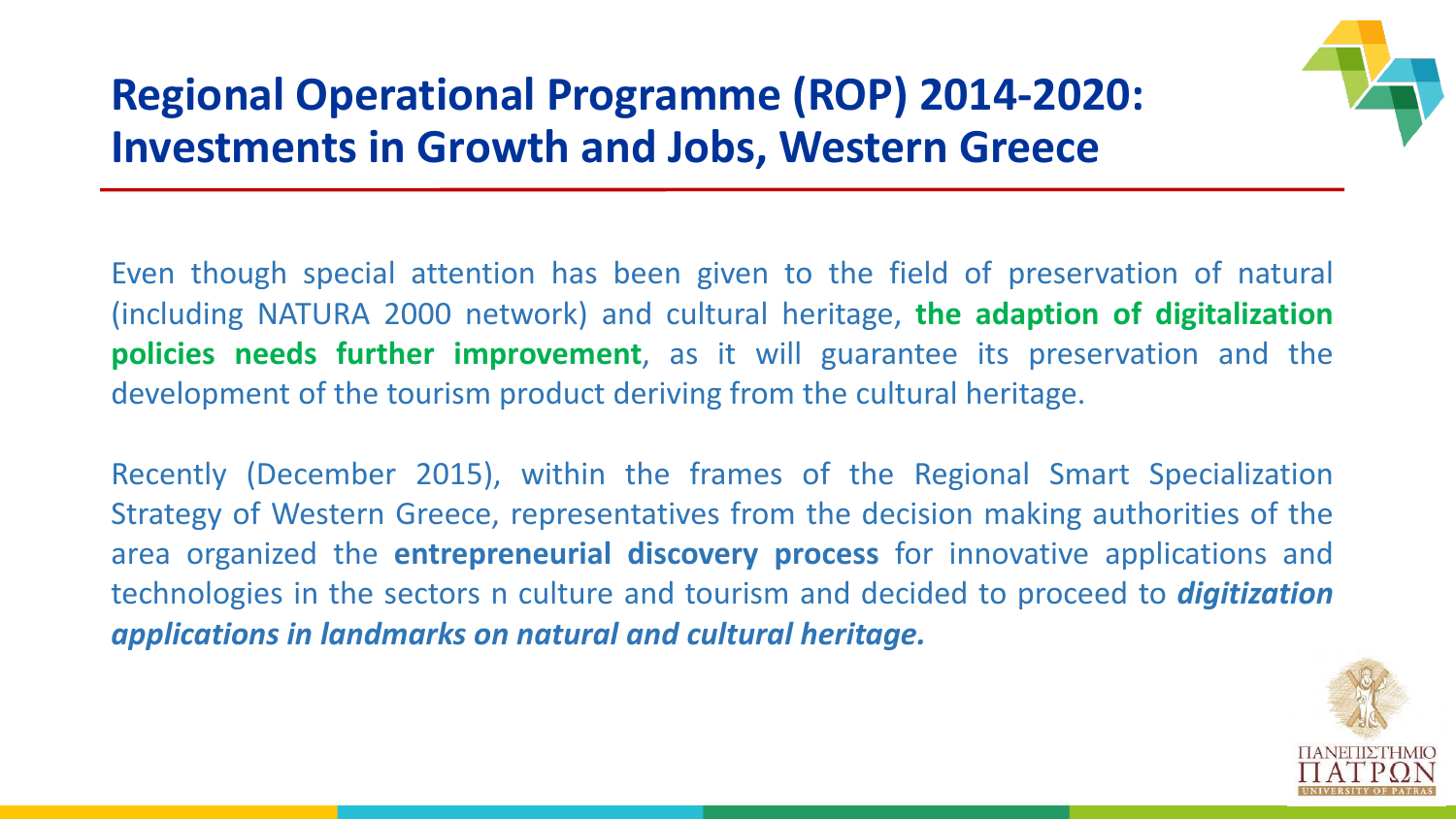

### **Contribution in the project**

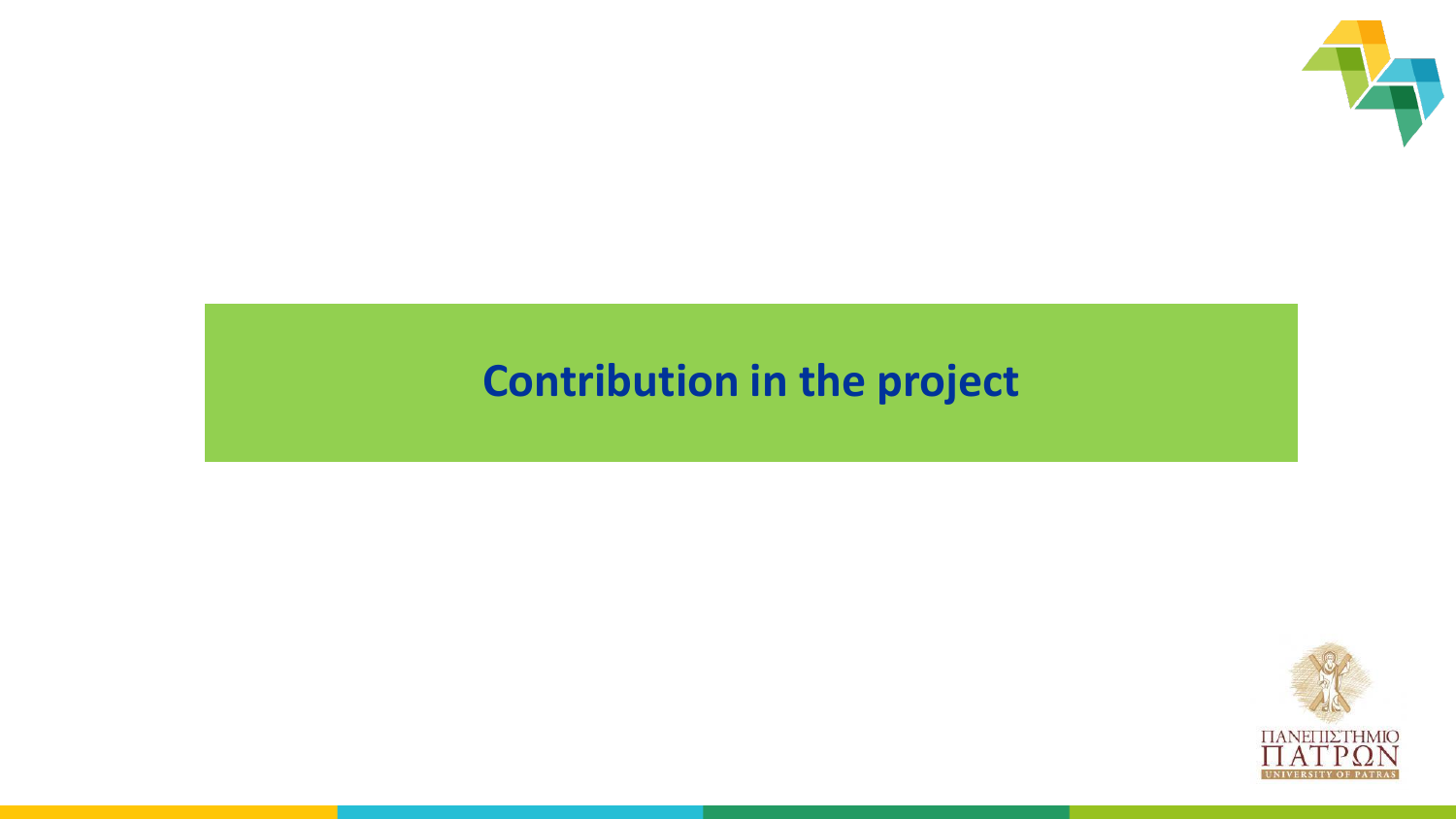

- o Upatras will **engage the participation of all the related stakeholders** (representatives from the RWG, Patras Municipality, N.G.Os, culture specialists, tourism professionals etc) in order to form the local stakeholder group, which will participate in the sessions of good practices, study visits organized, interregional training workshops and the thematic seminars
- o Organisation of stakeholder workshop, after the end of every thematic seminar, in order to discuss the knowledge & practices obtained from the last seminar and propose issues, practices, desired problem solutions for the following seminars.

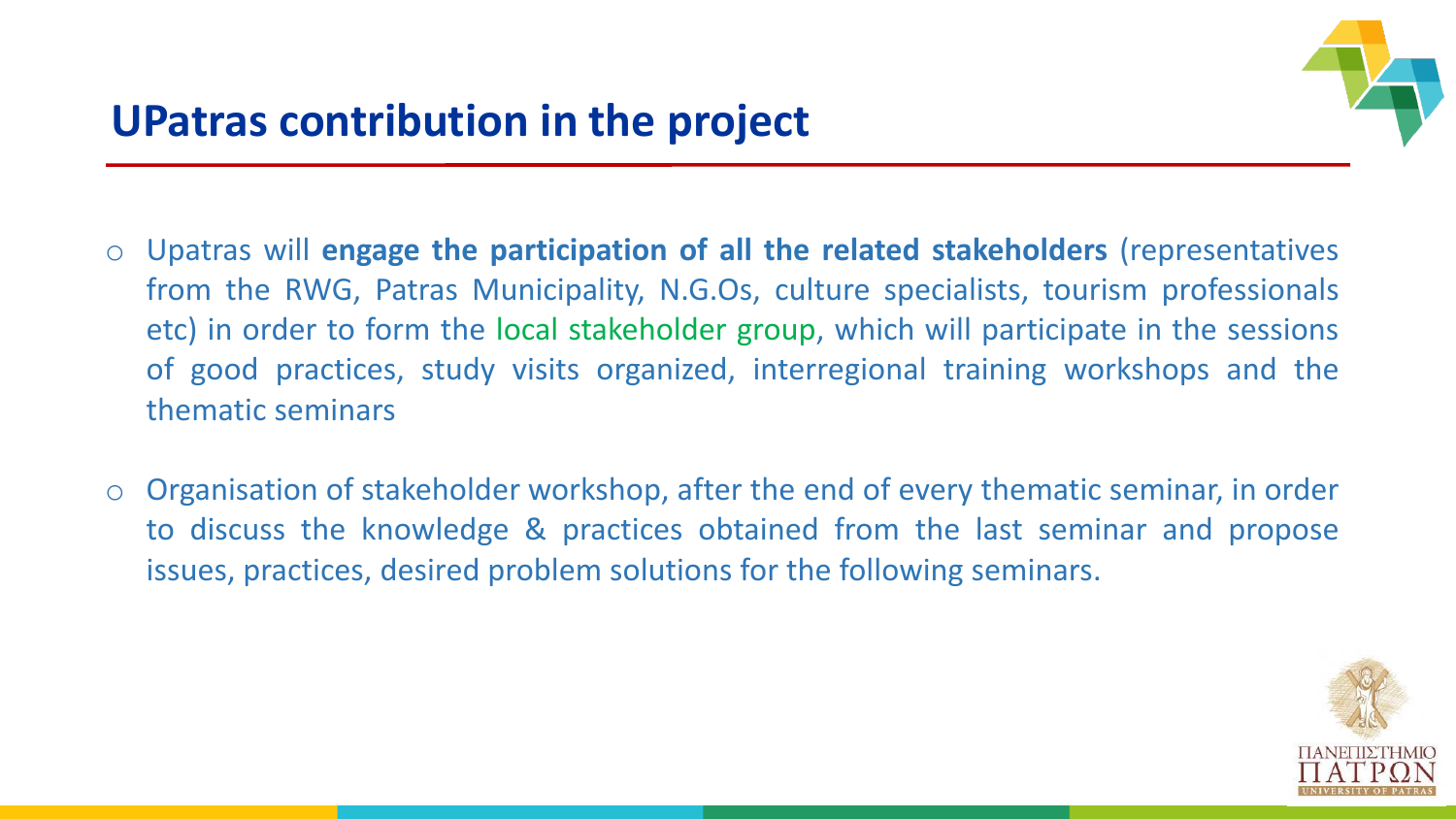

### **UPatras contribution in the project**

- o Organisation of Thematic Seminar: "Digitization of historical sites" on Semester 5
- o Creation of Newsletter after the end of the specific thematic seminar
- Creation Action Plan and presentation in the final Conference
- o Contribution to the improvement of the policy instrument based on the created action plan and the knowledge acquired
- o Dissemination activities according to the project's guidelines

Performance Indicator: Approximately 900.000 people will visit the regional natural and cultural areas (in duration o five years)